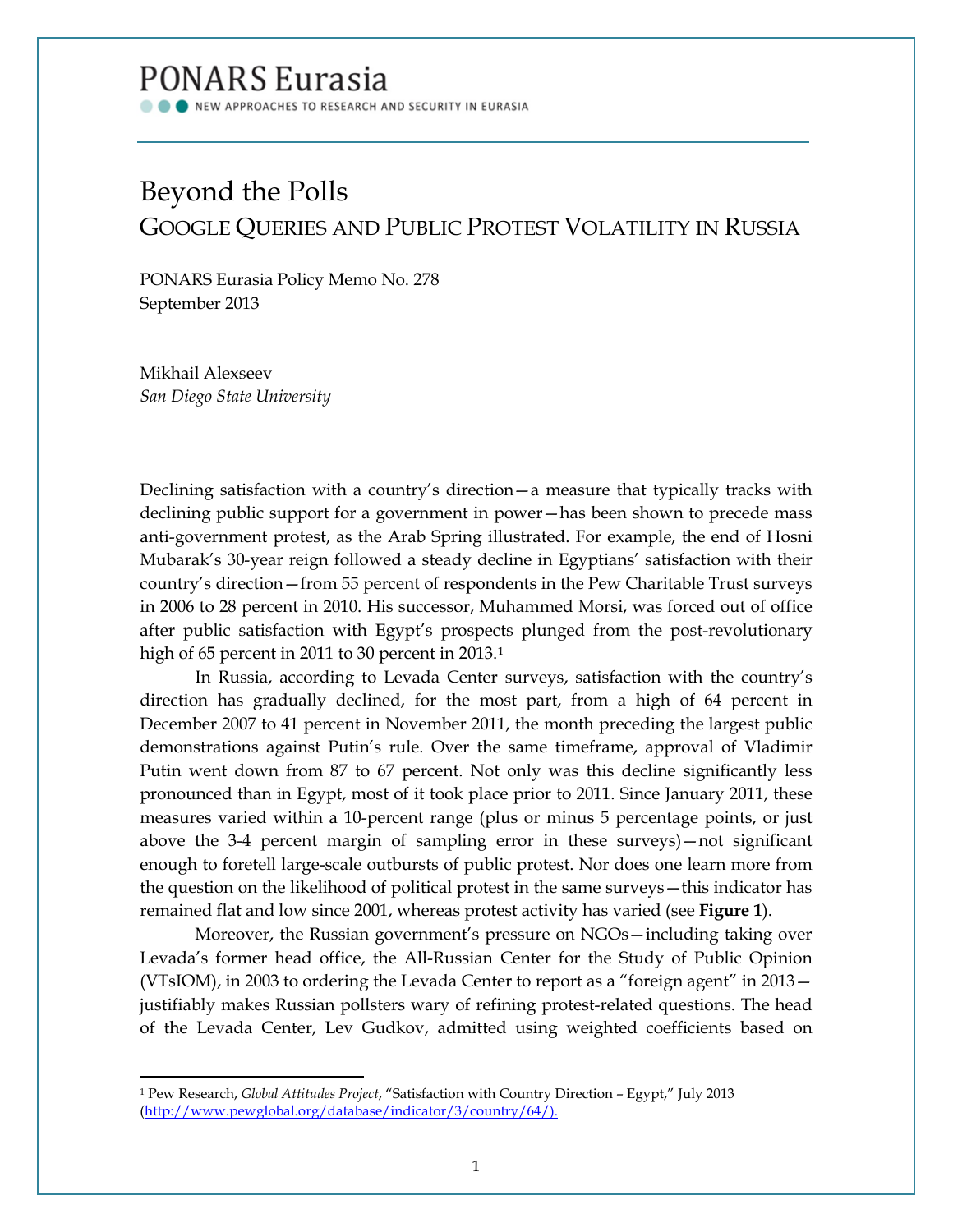Central Electoral Commission (CEC) voting and turnout data for prior elections.[2](#page-1-0) These coefficients, in Gudkov's examples from early 2012, had marginal impact on estimates of electoral outcomes. Yet Gudkov based these coefficients on CEC turnout data from previous elections and the assumption that the CEC rigged the results in favor of ER and Putin to the order of 3-6 percent of the vote across Russia, whereas an analysis of electoral fraud statistics (such as the frequency of specific digits in reported results) in the 2008 elections suggests that the actual scale of vote inflation was over 25 percent and that CEC-reported turnout strongly correlated with the vote for the Kremlin's candidate.[3](#page-1-1) Due to this correlation, the basing of weighting coefficients on CEC turnout data makes polling data indeterminate as a measure of support for the government in power—regardless of how accurate vote distortion estimates were and how well the polls may have predicted the official voting outcomes.

Moreover, as Gudkov revealed, sometimes Kremlin insiders may want to exaggerate drops in Putin's rating, to make Putin worry about his political future and crack down on political opponents and independent pollsters, as reportedly was the case in 2003. [4](#page-1-2) The Russian pollsters' vulnerability to these pressures—particularly as the Kremlin has ratcheted up judicial penalties against regime critics—further reduces the value of Russian survey data as a social forecasting tool.

#### **Turning to Internet Queries**

Luckily, other instruments are increasingly available. A growing body of research now shows that Internet search statistics can systematically predict important social and political behavior. Following a study that reliably predicts influenza epidemics in the United States using Google query data two weeks in advance [5](#page-1-3) Seth Stephens-Davidowitz of Harvard University statistically estimated the impact of racial animus on the vote for Barack Obama using Google search statistics for a specific racially-charged term in 2004-2007 across the United States. [6](#page-1-4) Tobias Preis of the Warwick Business School, Helen Susannah Moat of University College London, and H. Eugene Stanley of Boston University found that specific Google queries were significantly related to the overall direction of the Dow Jones closing prices on a weekly basis[.7](#page-1-5) All of these studies relied on crucial methodological advantages of Internet search behavior, which elicits private sensitive attitudes that are unlikely to be revealed through surveys, interviews, focus groups, or other social research methods.

l

<span id="page-1-0"></span><sup>2</sup> Lev Gudkov and Georgi Satarov. "Sociology: a Crisis of Confidence," *Novaya Gazeta*, April 3, 2012 [\(http://en.novayagazeta.ru/politics/51942.html\)](http://en.novayagazeta.ru/politics/51942.html).

<span id="page-1-1"></span><sup>3</sup> Evgeniya Lukinova, Mikhail Myagkov, and Peter C. Ordeshook. "Metastisised Fraud in Russia's 2008 Presidential Election," *Europe-Asia Studies* 63:4, 603-621.

<span id="page-1-2"></span><sup>4</sup> http://www.kommersant.ru/doc/2247769.

<span id="page-1-3"></span><sup>&</sup>lt;sup>5</sup> Google, "Flu Trends," 2011 [\(http://www.google.org/about/flutrends/how.html\)](http://www.google.org/about/flutrends/how.html).

<span id="page-1-4"></span><sup>6</sup> Seth Stephens-Davidowitz, "The Cost of Racial Animus on a Black Presidential Candidate: Using Google Search Data To Find What Surveys Miss," March 24, 2013

<sup>(</sup>http://www.people.fas.harvard.edu/~sstephen/papers/RacialAnimusAndVotingSethStephensDavidowit z.pdf).

<span id="page-1-5"></span><sup>7</sup> Rob Kozlowski, "Google searches appear to predict stock market moves, new paper says," *Pensions & Investments*, April 25, 2013 [\(http://www.pionline.com/article/20130425/DAILYREG/130429931\)](http://www.pionline.com/article/20130425/DAILYREG/130429931).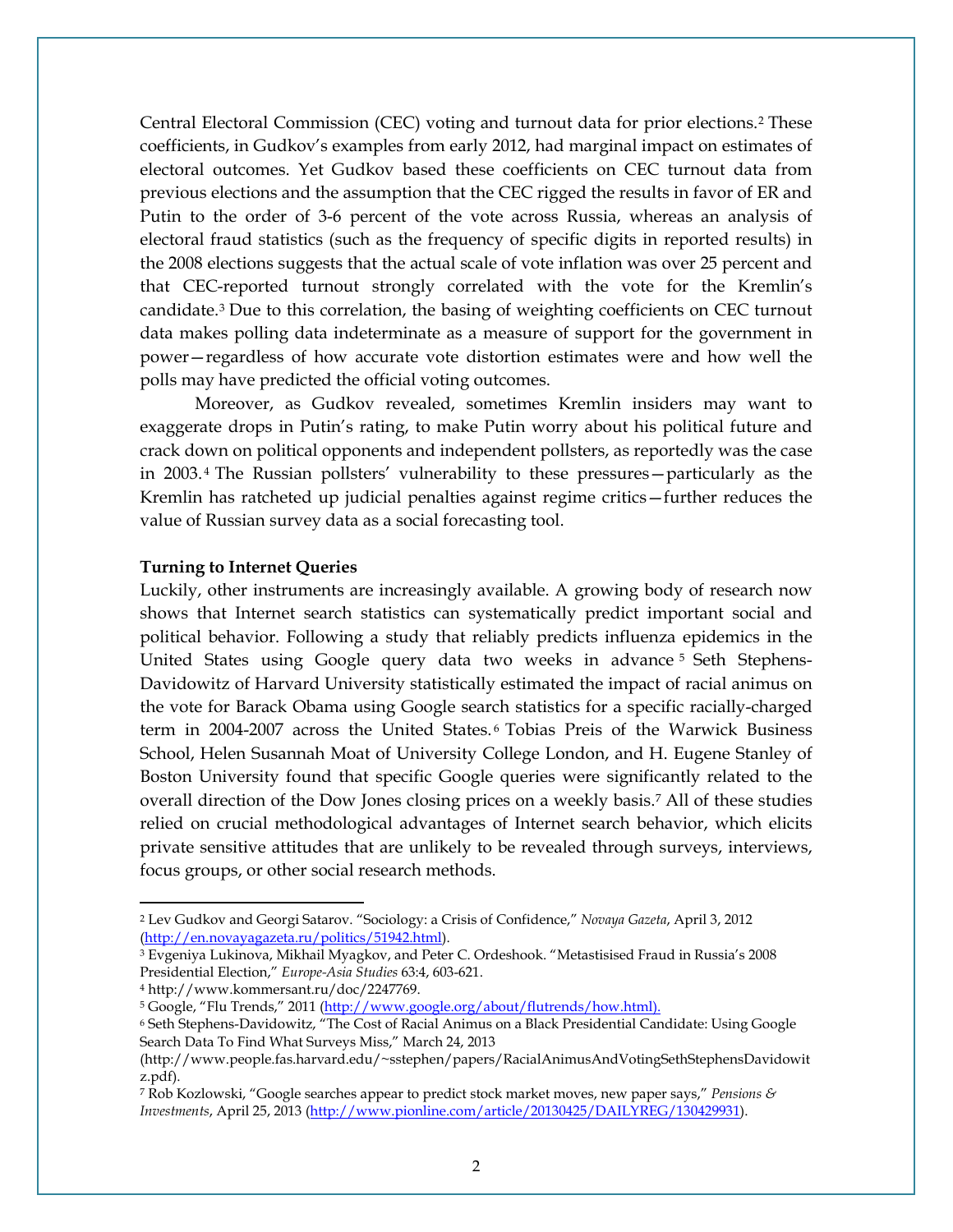More importantly, national surveys and other sampling-based opinion measures are designed to assess prevalent views in a country as a whole, whereas mass protests typically involve a small fraction of a country's population—people whose views are more aggrieved, emotionally charged, and action-oriented than those of society at large. Internet search data, however, can be calibrated to identify precisely these kinds of users. One of the most challenging issues in Internet query analysis is the selection of diagnostic search terms. Ensuring validity—i.e., that the Internet terms putatively representing a certain attitude or behavior actually represent them—is one major challenge. The analysts of the flu epidemic, for example, went through several stages of sophisticated maximum likelihood estimations starting with thousands of search terms, which were then broken down into meaningful diagnostic clusters. Reliability of terms over time is another problem. When trends are assessed over years and political language changes, Internet search terms may lose their predictive power.

#### **Deriving Internet Protest Indicators from Theory and Context**

In Russia's political and social context, an Internet query arguably needs to meet at least three criteria to be a proxy for anti-government protest mobilization. First, it must contain the target of blame or the name of the principal scapegoat. Russia's top-heavy political system rests single-handedly on Vladimir Putin. Debra Javeline's statistical analysis of Russia's public opinion data has shown that blame attribution has been a decisive catalyst of mass public protest in Russia.[8](#page-2-0) Standing out unequivocally as the man in charge of the country, Putin is the most prominent target for any potential protestor.

Second, the query must contain a "blame target characterization" that evokes negative associations. Moreover, this characterization must be consistent with themes that have significant public resonance. One way to identify such themes is Internet content analysis. Excellent data is available in a 2011 study of nationalist, communist, and liberal opposition discourses taken from Russia's largest social network, *VKontakte,* by professor Emil Pain, a former Yeltsin advisor on nationality policy, and his associates. Their quantitative analysis singled out three principal themes that cross over at least two of these three groups—corruption, xenophobia (ethnic hatred), and anti-Americanism.[9](#page-2-1) Thus, more protest-bound Internet users in Russia are likely to be those who search for evidence that Putin might be corrupt, or might not be a Slav, or might be secretly vested in the West's interests and norms to the detriment of Russia.

Third, given that rumors often serve as a key catalyst of mass collective action, speculative but plausible attributes are likely to be better predictors of mass protest behavior than accurate or known-for-a-fact attributes.

Based on these considerations, the key search term picked for this analytic probe was "Putin Jew" ("Путин еврей"). The phrase captures queries that are statements or

l

<span id="page-2-0"></span><sup>8</sup> Debra Javeline, "The Role of Blame in Collective Action: Evidence from Russia," *American Political Science Review* 97 (February 2003): 107-121.

<span id="page-2-1"></span><sup>9</sup> E. A. Pain, S. V. Mokhov, E. I. Polyakov, S. A. Prostakov, and S. Yu. Fedyunin, "Etnopoliticheskie protsessy v zerkale runeta" [Ethnopolitical processes through the prism of Runet], 2011 (unpublished paper).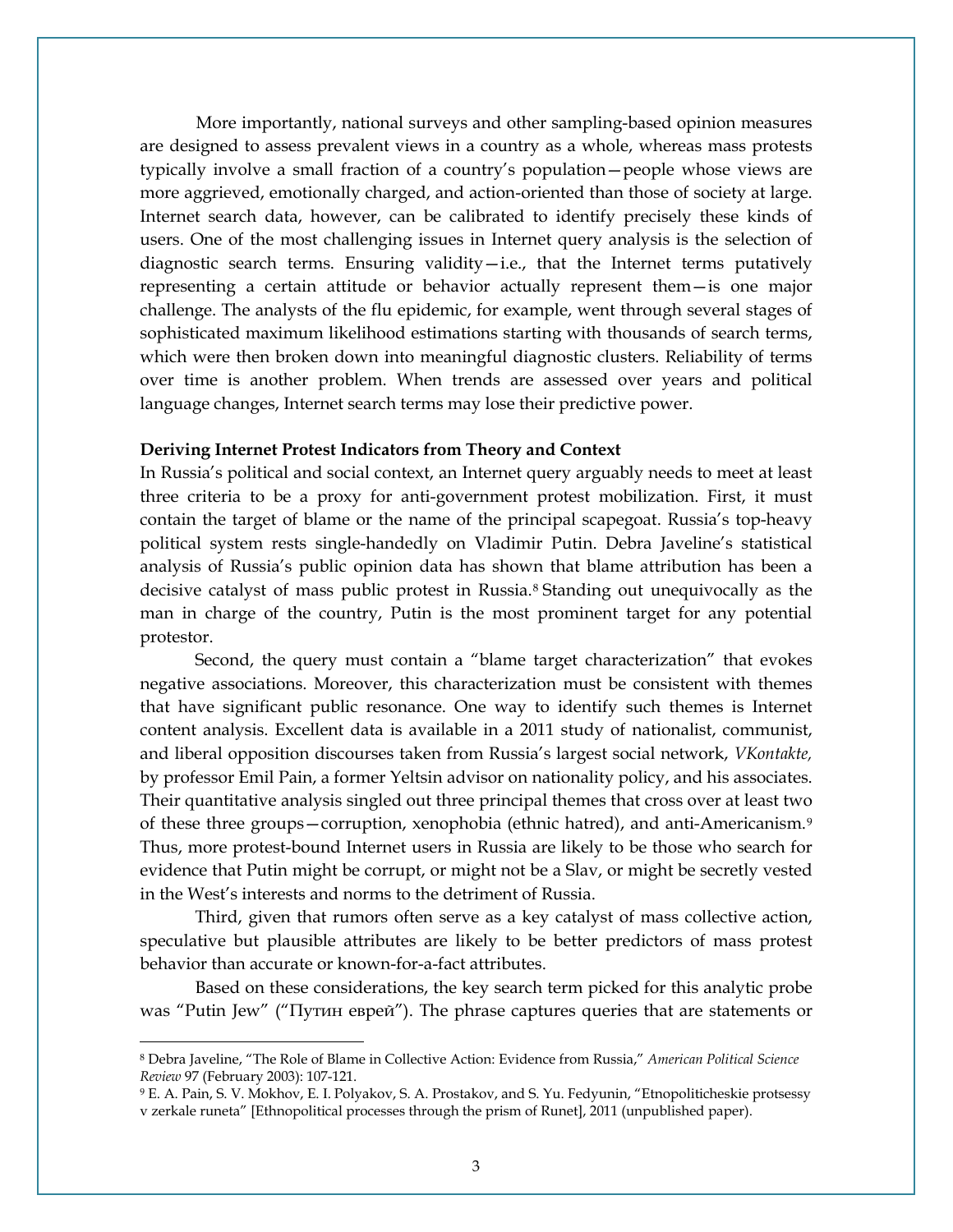questions. It contains the principal blame target accompanied by a socially resonant, speculative, and not implausible (if untrue) target attribute. Social research has demonstrated that anti-Semitism has been strong and persistent in Russia's society, where hinting that someone is a "hidden Jew" has long been a standard attribute of negative rumors about a person. Ethno-religious animus in this characterization is also combined with stereotyping of Jews as affluent swindlers who shun honest manual labor and are unfaithful to Russia's national interests due to an affinity with Israel and the West. Those who search the Internet wondering if Putin might be a "hidden Jew" would be likely to do so not only—and probably not so much—out of curiosity or a conspiracy theory fetish, but because they suspect that Putin and his government are corrupt and fail to serve the interests of the ethnic Russian (Slav) majority and of Russia as a state. Thus, the term captures the three key themes that Emil Pain and his associates found in Russian Internet discourses of the principal anti-government opposition users: leadership corruption, xenophobia, and anti-Americanism.

### **Looking Back: Google Searches Presaged Protest Mood Rise in 2008-2011**

Google query statistics for the test term above yield significant insights (see **Figure 2**):

- Intense anti-Putin sentiment emerged and spread to a small but noticeable segment of the Russian public in December 2007 and spiked in winter 2008 (following the designation of Dmitry Medvedev as caretaker president). After December 2007, Putin was no longer Russia's "Teflon president."
- Opinion polls missed this development, as satisfaction with the country's direction and Putin's approval ratings, according to polls, were still rising in late 2007 toward an all-time peak in the first half of 2008. However, the first large rise in the number of searches for "Putin Jew" preceded the turnaround in Putin's approval and valuation of Russia's direction in the polls—from a steady multiyear increase before early 2008 to a steady though slow multi-year decrease thereafter.
- All three most significant spikes in Google searches for "Putin Jew" (April 2008, April 2011, and December 2011)—accompanied by continued search activity at one or more standard deviations above the mean level of interest (see **Figure 2**, the mean is represented by  $(0'')$  —were followed by large-scale anti-government protests about six months later. Discontent with Putin built up steadily from 2008 to 2011, peaking between April and December 2011.
- Judging from the polling data, intense anti-Putin sentiments in 2011 and 2012 were most likely confined to the 25-35 percent of the Russian public who disapproved of Putin's activity as president in Levada Center polls. Yet, even though they affected probably a much smaller proportion of the population than 25-35 percent, these sentiments were still widespread, capable of sustaining longlasting mass protests.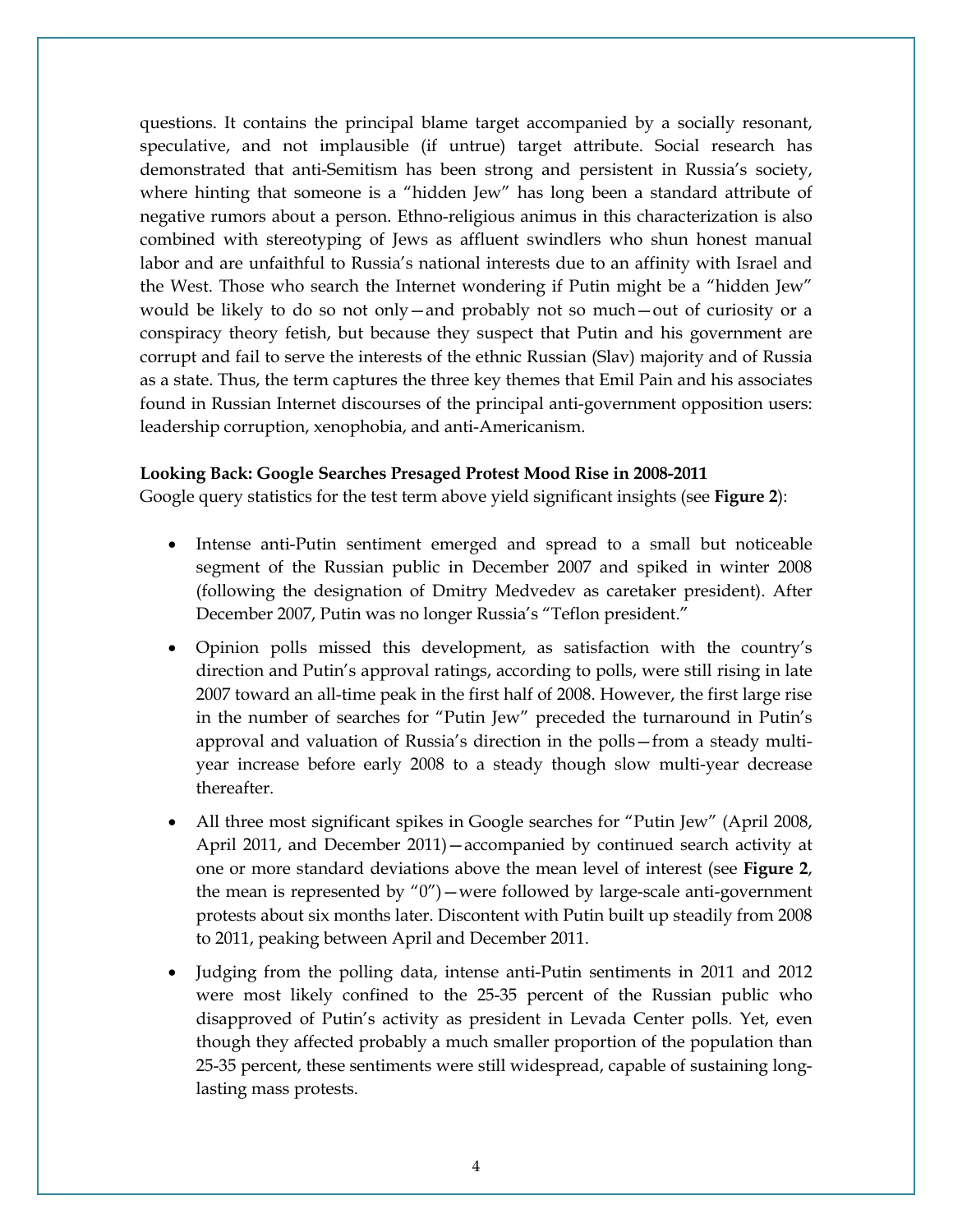• Anti-Putin sentiment was mostly confined to Moscow and St. Petersburg, and strongly correlated with searches for the term, *Vkontakte*, which is Russia's largest social network*.*

The significance of this probe should not be overestimated. One would need to examine other plausible and control queries and specify what exact level of change in search term frequency is likely to presage what level of anti-government protest on what issue. The query tracked here also does not necessarily capture motivations for other protest types, notably mass strikes. Still, the results show promise in tracking protest mood volatility in a way that surveys do not.

#### **Looking Ahead**

l

Google queries show that Putin's government faces a much lower risk of public protest today than in 2011-2012. Anti-Putin protests on the 2011-2012 scale are unlikely, at least through early 2014. At the time of writing in June 2013, search frequency for "Putin Jew" on Google in Russian has dropped eightfold from its peak in December 2011. Queries about Putin ostensibly being a thief ("Путин вор")—a popular 2011-2012 protest slogan—dropped tenfold from its peak in February 2012. Queries alleging that Putin might be an American spy ("Путин американский шпион")—controlling for direct association of Putin with anti-Americanism, a significant anti-government opposition theme identified in Pain's study—never reached enough volume to show up on Google Trends. After conducting various such searches, one may conclude that the emotionally charged protest mood has softened and will need time to rebuild momentum.

Yet, the Teflon is not back. The new stability is more brittle than before 2011 in a way that at first glance may appear counterintuitive. Thus, one of the Kremlin's strategies to prop up public support for Putin in his third term has been to beef up nationalist and patriotic credentials through scapegoating and criminalizing social behaviors that are viewed with suspicion or denounced by most Russians—such as receiving foreign funding or displaying homosexual preferences. Google search traffic suggests, however, that this strategy may backfire. Notably, the passing of restrictions on homosexuals earlier in 2013 was accompanied by a significant—and continuing—rise in the number of Google queries about Putin himself ostensibly being gay ("Путин гей"). These searches may well reflect the new source of anti-Putin protest mood.[10](#page-4-0) Its increase could have partly fueled an unexpectedly large outpouring of demonstrators onto the streets of Moscow in July 2013 when Putin critic and anti-embezzlement

<span id="page-4-0"></span><sup>10</sup> Additional tests ruled out a hypothesis that Russians were searching for "Putin gay" predominantly for the latest news on Putin and the laws affecting homosexuals. If this were the case, one would expect searches for "Putin lesbians" to rise and fall and sync. Yet this query was not searched enough to be registered by Google Trends, whereas searches for "gay" and "lesbian" in Russia have gone up and down in sync since 2004. Additionally, the analysis on Google Correlate of top twenty other searches correlated with "Putin gay" revealed no queries related to laws or legislation or politics, yet several queries related to explicit sexual behavior and one query related to a website that posted rumors about Putin's sexual relationships.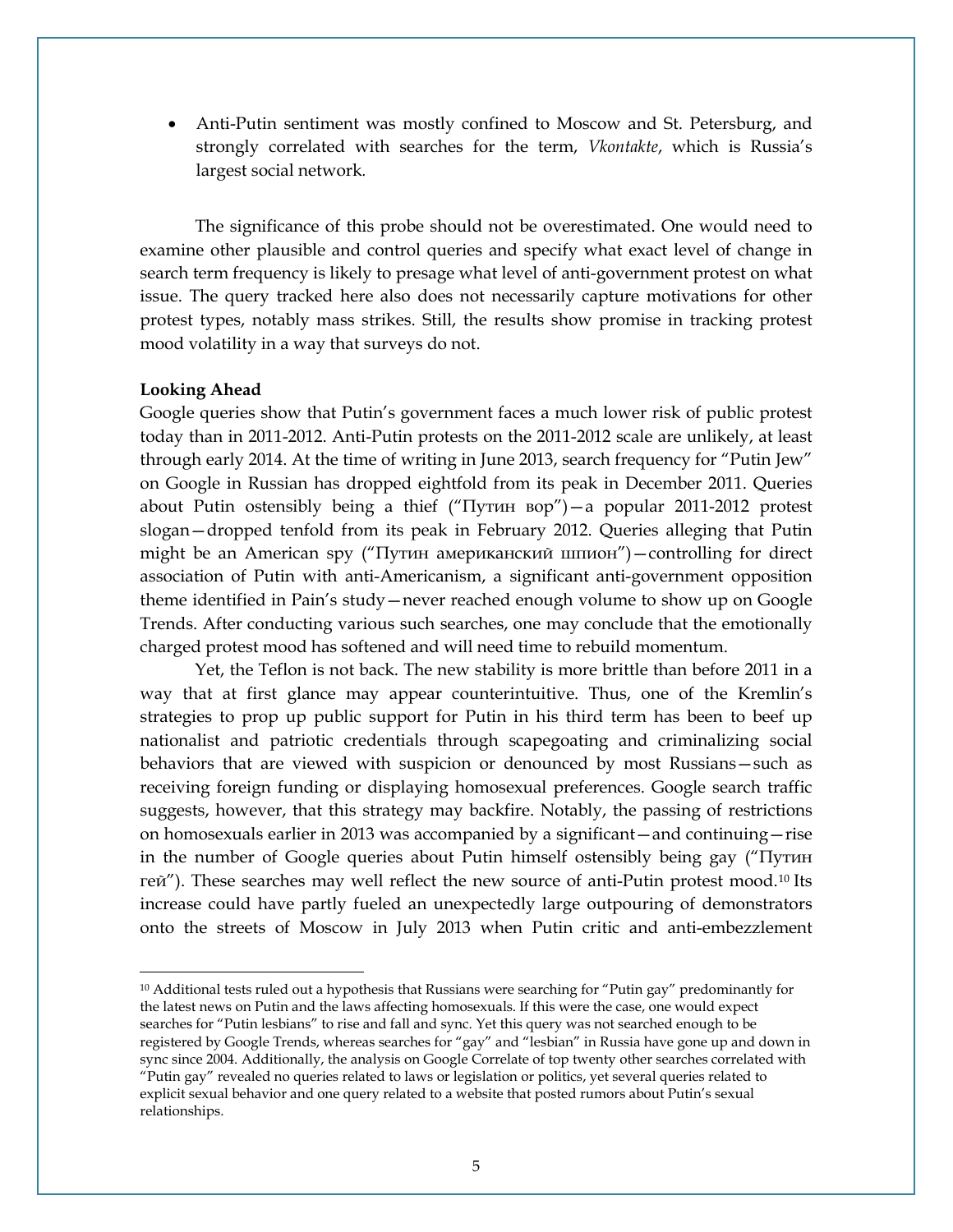activist, Alexey Navalny, was himself sentenced to jail for embezzlement by a court in Kirov.

While this analysis is at best suggestive and requires more systematic testing, it is helpful in casting a searchlight on political stability in Russia where otherwise it may not have been cast. Two general conclusions are paramount. First, it would be naïve to equate anti-Putin public protests in Russia with support for Western-style democracy. If anything, such protests are more likely to tap into ethnocentric, xenophobic, homophobic, and anti-Western attitudes that are widespread among the Russian public. In other words, Russians would be more likely to protest when they no longer find Putin as an adequate embodiment of these sentiments. Second, the 2014 Sochi Olympics—an event Putin has cherished as a springboard to a place in history as an internationally revered leader of Russia—is likely to be the most serious testing ground of his political legitimacy in the first half of his third presidential term. Putin faces an unenviable task of striking a balance between international stature and national recognition. If Putin makes exceptions to the new anti-homosexuality promotion laws, and orders Russia's law enforcement agencies to turn a blind eye to violations of Russia's ban on public displays of homosexual symbols by the world's top athletes during the 2014 Olympics, he risks diffusing his core public base of support. If he cracks down on the same displays following the letter of the new Russian laws, he risks going down in history outside Russia as a small-minded, backward-looking autocrat who diminished Russia's international prestige. One way or another, a perceptive analysis of Internet search traffic—more than opinion polls or other sociological indicators—is likely to offer a more sensitive indicator of how well Putin may be managing his tricky balancing act in the run-up to Sochi 2014.